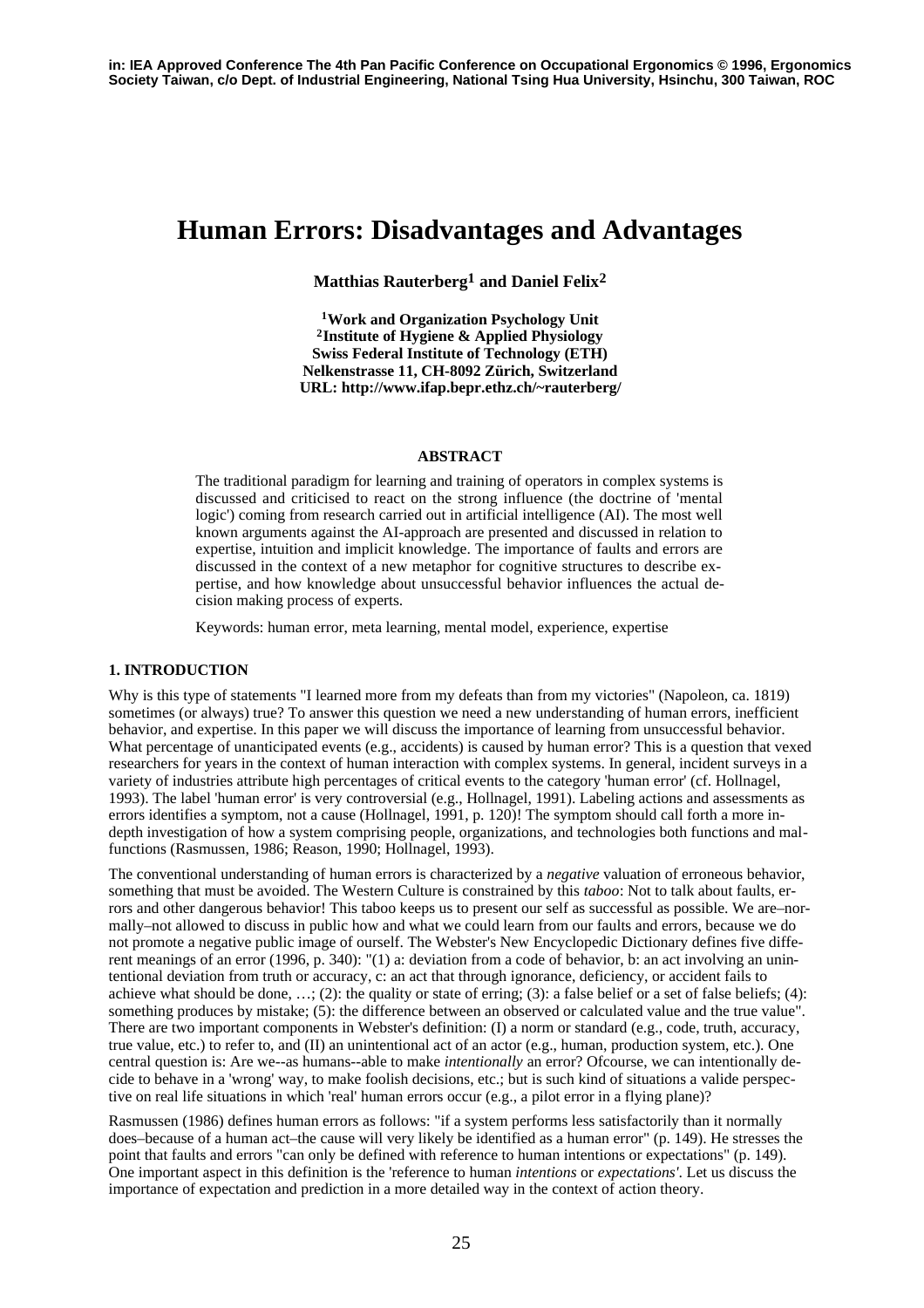# **2. ACTION THEORY AND HUMAN ERRORS**

Leontyev's three-level schema (Leontyev, 1978, see Figure 1) describes the sphere of analysis of human activities and directs the attention to the transformations going on between three levels: motive–activity, goal–action, and instrumental conditions–operations (Leontyev, 1978; Engeström, 1991; Ulich, 1994; see Figure 1). These three levels are organised in a hierarchical structure where the top level of activities includes several actions that are performed by appropriate operations. In a 'pure' objective way only the operational level can be observed and analysed. The goal setting and motivational level must be derived or investigated by indirect methods (e.g., questionnaire, interview, thinking aloud, etc.) based on the introspective observations of the investigated subjects. (Note the similarity to the model of Rasmussen (1986): knowledge based, rule based, and skill based level.)



**Figure 1.** The three levels schema of the activity theory of (Leontyev, 1978).

**Figure 2.** The complete action-cycle: the central concept of the action regulation theory (Hacker, 1994).

Action regulation theory offers a coherent body of principles for human-centered task and work analysis and design (Hacker 1994). For Hacker (1986, p. 61), the work order, its interpretation or its acceptance as a work task is "the central category of psychological consideration of activity..., as decisive specifications for the regulation and organisation of the activities occur with the 'objective logic' of its contents". This quotation makes clear that for all, who follow the activity or action theory, the *task* becomes very important in the analysis of behavior. Great importance is attached to the concept of the *complete task*.

Characteristics of complete tasks, which must be taken into consideration when analysing and/or designing human activities (e.g., job design), are, according to the concept of action regulation theory presented here (see Figure 2, and Ulich, 1994, p. 168): (1) Independent setting of goals which are embedded in the superimposed goals; (2) Independent action preparation in the sense of taking on planning functions; and, selection of the means including the necessary interaction for goal attainment; (3) Mental or physical performance functions with feedback on performance pertaining to possible corrections of actions; (4) Control with feedback on results and the possibility of checking the results of one's own actions against the set goals.

Incomplete activities--or partialized actions--"lack, to a large extent, possibilities for independent goal-setting and decision-making, for developing individual work styles or sufficiently precise feedback" (Hacker, 1987, p. 35). Complete activities (or tasks) offer the possibility of setting goals and sub-goals, as well as of offering decision-making possibilities during the various phases of task completion, and therefore provide latitude of activity or action. Complete activities are therefore becoming fundamental for realising the concept of action regulation. Goals are organised in a hierarchical tree structure (Hacker, 1986). The complete action cycle (see Figure 2) has a fractal or recursive structure: Each component of the complete action cycle can be analysed with an embedded and subordinated action cycle. Learning in form of chunking occurs over all three levels in Figure 1.

Learning is a permanent and irreversible process that is regulated by optimising the range of expectations based on situated decision making processes. An self regulated actor (e.g., human) maximises his or her anticipation processing by optimising the situated decison making: the gap between the range of the actor's expectations and the range of the system's behavior and feedback, resp. (see Figure 3). If the difference between the range of actor's expectations and the range of real system's outcome exceeds a particular threshold, a breakdown occurs. These breakdowns are unexpected inconsistencies between the actor's predictions and the real situation. This kind of a breakdown is caused either by internal factors (e.g., the incorrect or incomplete actor's mental model of all relevant circumstances in the actual situation), or by external factors (e.g., non ergonomical envrionment conditions). In fact, it is probably meaningless even to ask what proportions of accidents were due to human error. The more important question is what can one learn from his or her errors (cf. Berkson and Wettersten, 1982), and how are these insights and the derived knowledge embedded in the individual cognitive structure.

One consequence of the traditional approach in the context of artificial intelligence (AI) is the fact that all inferences to build the expectations and predictions must have a 'mental logic'. The most glaring problem is that people make mistakes. They draw invalid conclusions, which should not occur if deduction is guided by a 'mental logic' (cf. Reason, 1979; Wehner, 1984). As the saying is, *experience* is a wonderful thing; it enables you to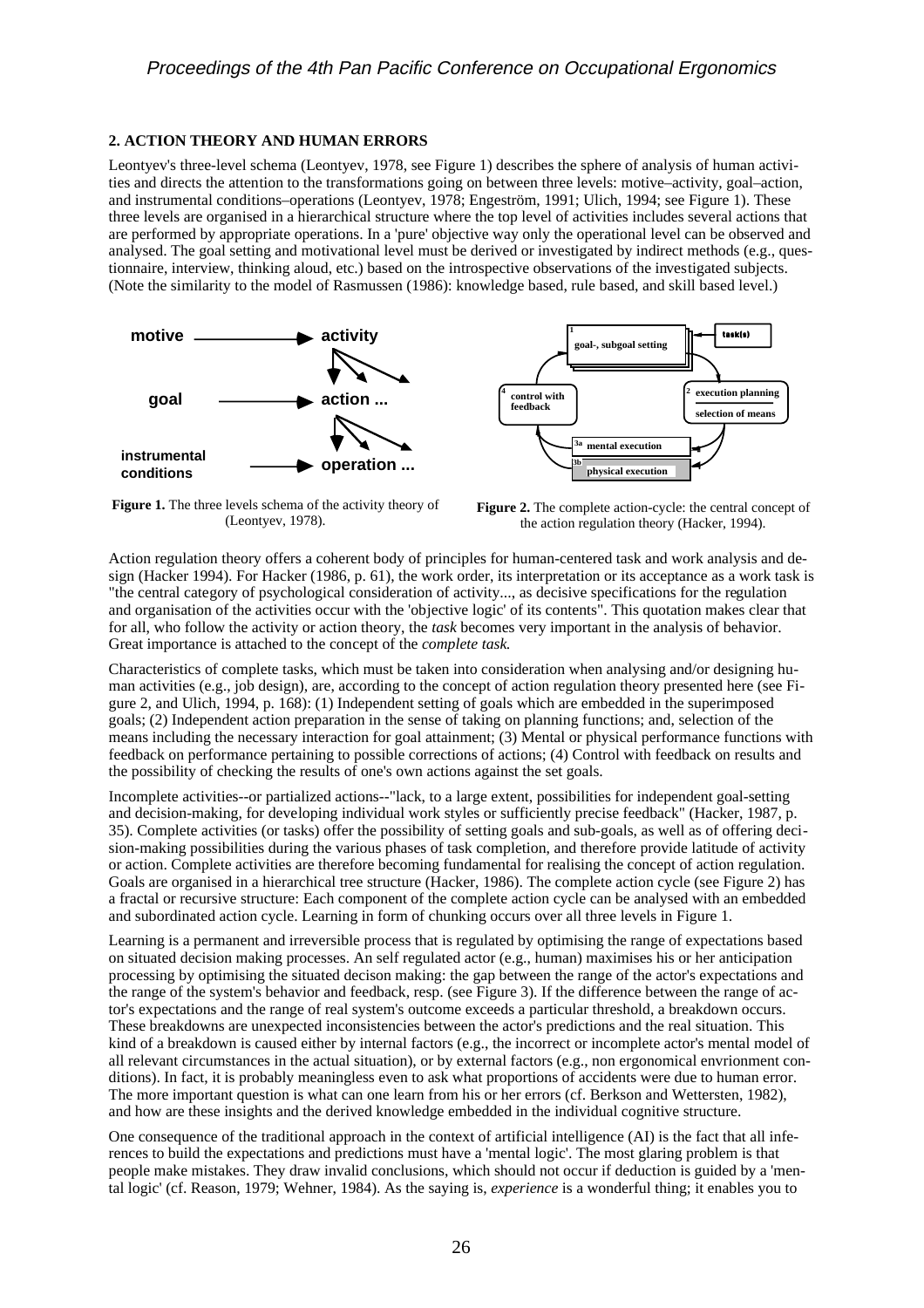recognize an error when you make it again! The most important aspect for humans is to get a real chance to learn from errors (see Figure 4). Learning in this sense is the only way to enable humans to survive as race.



**Figure 3.** The actor's expectations on his time horizon.



Following the tradition of Gestalt-psychology (cf. Duncker, 1935) Ulich (1994, p. 319) differentiates between the 'foolish' and the 'good' error. Köhler (1917) could show that the 'good' error is an important precondition for insight learning and optimal problem solving processes. "Knowledge and error flow from the same mental sources, only success can tell the one from the other" (Mach, 1905, p.84). Success in problem solving can be paraphrased as: 'If you tried to do something and failed, you are vastly better off than if you had tried to do nothing and succeeded.' Only activity--successful *and* unsuccessful behavior--coupled with self optimizing learning can modify the mental knowledge in an appropriate direction. Let's prove this hypothesis with empirical studies.

## **3. EMPIRICAL STUDIES OF 'ERRONEOUS' BEHAVIOR**

Husseiny and Sabri (1980) counted 644 "critical incidents" in a representative study analysing complex systems (this is equivalent to an error rate of 16%); they noted that in "non nuclear complex systems" the rate of slips lies only between 3% and 7%. Most complex systems are explicitly designed to constrain the operator's behavior to a minimum of variety. All deviations of the correct solution path are interpreted as errors! Ulich (1994) arguments against this 'one best way' doctrine of system design because users differ inter- and intra-individually. A system must have a minimum of flexibility to give all users the opportunity to behave in an *error-free way*.

Arnold and Roe assume (1987, p. 205), "that errors may have great functionality for the user, especially during learning. When the user is able to find out what has caused the error and how to correct it, errors may be highly informative. This implies that one should not try to prevent all errors." This hypothesis was tested later in an empirical investigation by Frese et al (1991).

Frese et al (1991) describe the following four reasons for the positive role of errors in training: (1) "the mental model of a system is enhanced when a person makes an error … (2) mental models are better when they also encompass potential pitfalls and error prone problem areas … (3) when error-free training is aspired, the trainer will restrict the kind of strategies used by the trainees, because unrestricted strategies increase the chance to error … (4) errors not only appear in training but also in the actual work situation." They compared two groups: one group with an error training ( $N=15$ ), and a second group with an error-avoidant training  $(N=8)$ . In a speed test the error-training subjects produced significant fewer errors than the error-avoidant group.

Gürtler (1988, p. 95) got the same results in the context of sports: "there, where more accidents were counted in the training phase, appeared less–above all of less grave consequences–accidents during the match. Few accidents during the training correlate with accidents of grave consequences during the match."

Wehner (1984) meta-analysed several important articles about human errors and came to the following conclusions: "(1) wrong actions are neither diffused nor irregular, (2) wrong actions appear in the context of successful problem solving behavior, (3) the significance of errors and faults can only be understood as part of the whole problem solving process, and (4) successful and unsuccessful behavior coexist."

Van der Schaaf (1992, p. 85) concludes, that "every time an operator, manager, procedure, or piece of equipment 'behaves' in an unexpected way and thereby prevents a likely breakdown of the production system … or restores the required levels of safety and reliability, these *positive deviations* could be detected, reported and analysed in order to improve the qualitative insight into system functioning on the whole."

This conclusion is not only valid for the global 'accident driven' design process "on the whole", this statement is also valid on the individual level of operating a complex system. Breaking through the system's boundaries is the only way to get a really deep understanding of the whole system (cf. Wehner, 1984). "In unusual or novel situations, however, it may be essential to have a thorough understanding of the functional structure of the automated systems and to be able to use this knowledge in operationally effective ways"(Woods et al., 1994, p. 57).